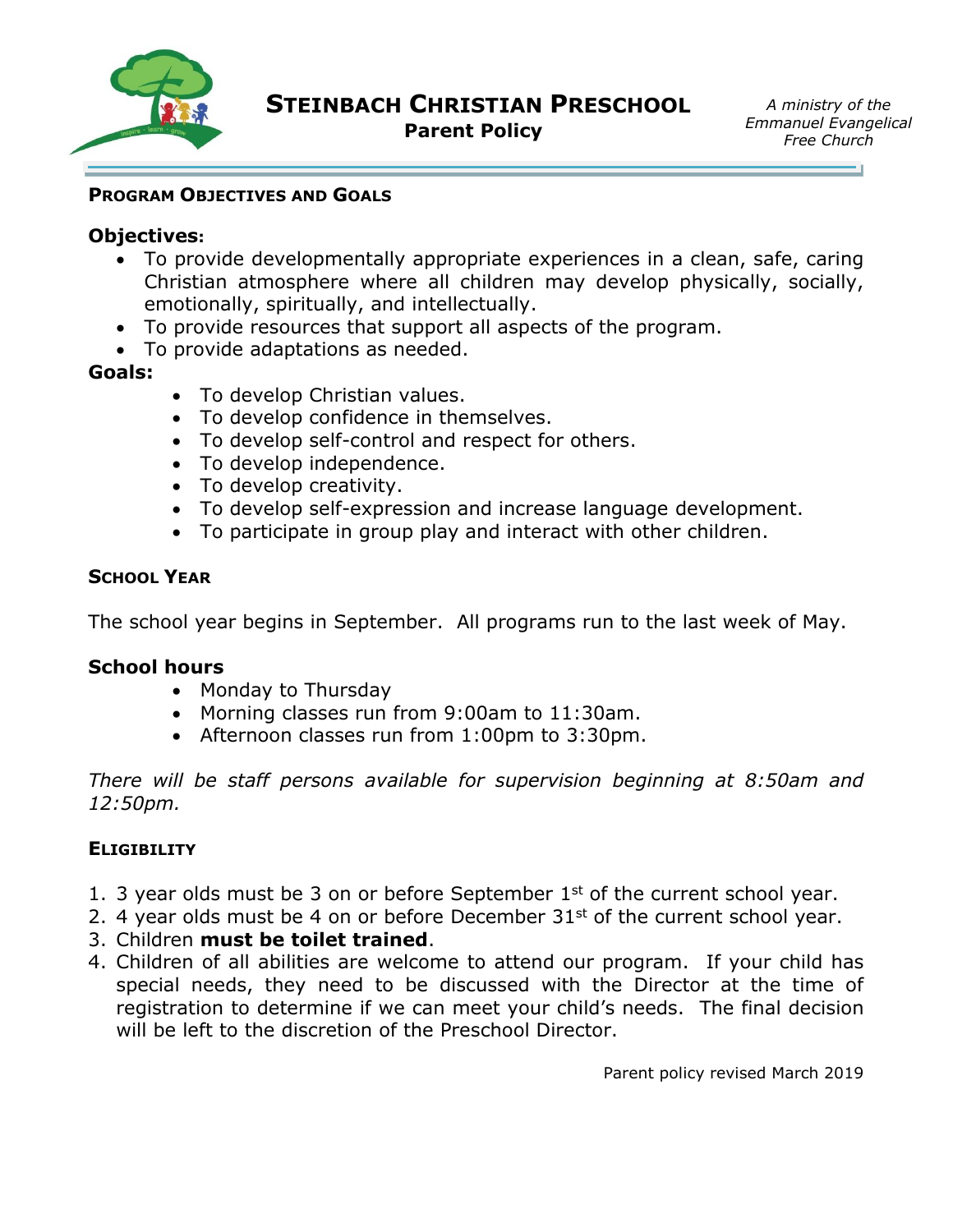# **TRANSITIONING**

Procedures and practices are in place to help during enrolment, withdrawal, and transitions to another child care facility or school.

### **DAILY ADMISSIONS AND DISCHARGES**

Children become the responsibility of the Preschool staff after sign-in AND presentation to the Preschool staff by the parent or a pre-authorized person.

Children again become the responsibility of the parent or pre-authorized person after sign-out AND presentation to the parent or pre-authorized person by the Preschool staff.

A daily verbal confirmation is requested for a non-parent, pre-authorized person to pick up a child. The Director must be told by the parents when there are changes as to who is allowed to pick up their child. The Director will then update the designated pick up list for that child.

Promptness in pick-up is appreciated.

No child will be released to anyone under the age of 13.

The teachers will be responsible for your child no sooner than ten minutes before the class begins unless special arrangements have been made. All siblings of the Preschool students are the responsibility of the parents at all times.

#### **LOCKED DOOR POLICY**

Manitoba has passed *The Child Care Safety Charter*, the first comprehensive legislation of its kind in Canada. Under this Safety Charter all child care centers have been required to develop safety plans and codes of conduct that will enhance safe learning environments. Steinbach Christian Preschool has complied with this mandate by the Manitoba Child Care Program. Part of *The Child Care Safety Charter* is a **Locked Door Policy** which will control access to the Preschool.

#### **Our Locked Door Policy states:**

The hall door leading to the classrooms will be locked to prevent unmonitored entry. It will be unlocked from 8:50-9:05am and 12:50-1:05pm for arriving parents and children. The door will also be unlocked at 11:25am and 3:25pm for pick-up and departure. At these times the door will be monitored by the Director (or a designated alternate).

Parents will sign in their child, and present their child to the staff at the classroom door. Should a child be late in arrival the parent will need to ring the chime next to the locked hall door. This will alert staff in the classrooms that someone has arrived, and a staff member will come and open the hall door.

It is important for parents to realize that late arrivals will require a staff member to go to the hall door, and this will interrupt interactions between children and staff in the classrooms.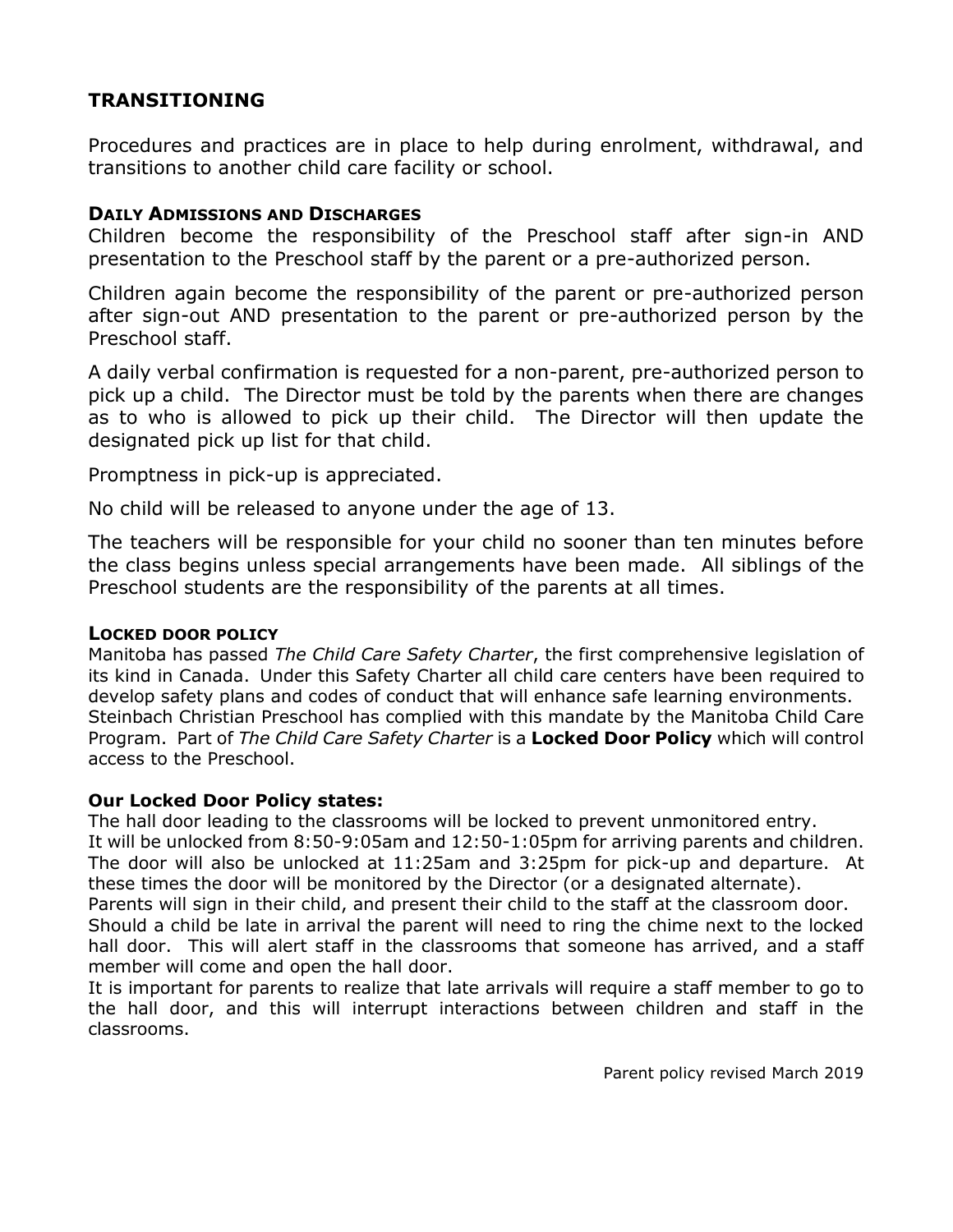# **INCLUSION POLICY**

We accept and welcome children of all abilities.

Our program supports the full inclusion of children who require additional support due to physical, cognitive, social and emotional needs.

Our physical environment is arranged so that all children can move freely and make choices based on their abilities, interests, and needs.

Our expansive foyer, hallways and doorways allow for easy movement of specialized equipment such as walkers and wheelchairs; our level floor space further allows for easy entrance and movement of such equipment because of the absence of stairs.

We also make changes to our daily program to meet the needs of each child.

Opportunities are provided for all children to participate in social free play and routines throughout the day.

We provide developmentally appropriate group experiences for all children and encourage the socialization of every child with peers. Interactive play among children of varying abilities is encouraged, as well as facilitated by additional staffing.

We believe that each child deserves an environment and experiences that promote growth in all areas of his or her development. We use program approaches that best meet the needs of each child, and his or her family, while keeping in mind the various individual learning styles.

We respect and value input from parents, and encourage them to be part of the decision making process for their child. We recognize the desires of the family.

We support families by consulting with early intervention professionals who have valuable knowledge and expertise to share with each other.

We are cognizant of the importance of ongoing training in current research, theory, and practice of child development. We are also committed to learning more about various disabilities and full inclusion as part of our annual training plan. We avail ourselves of every opportunity for such training.

# **Indirect Supervision**

Although your child is supervised at all times, due to the way our rooms are set up in the classroom, there may be times when your child is momentarily out of a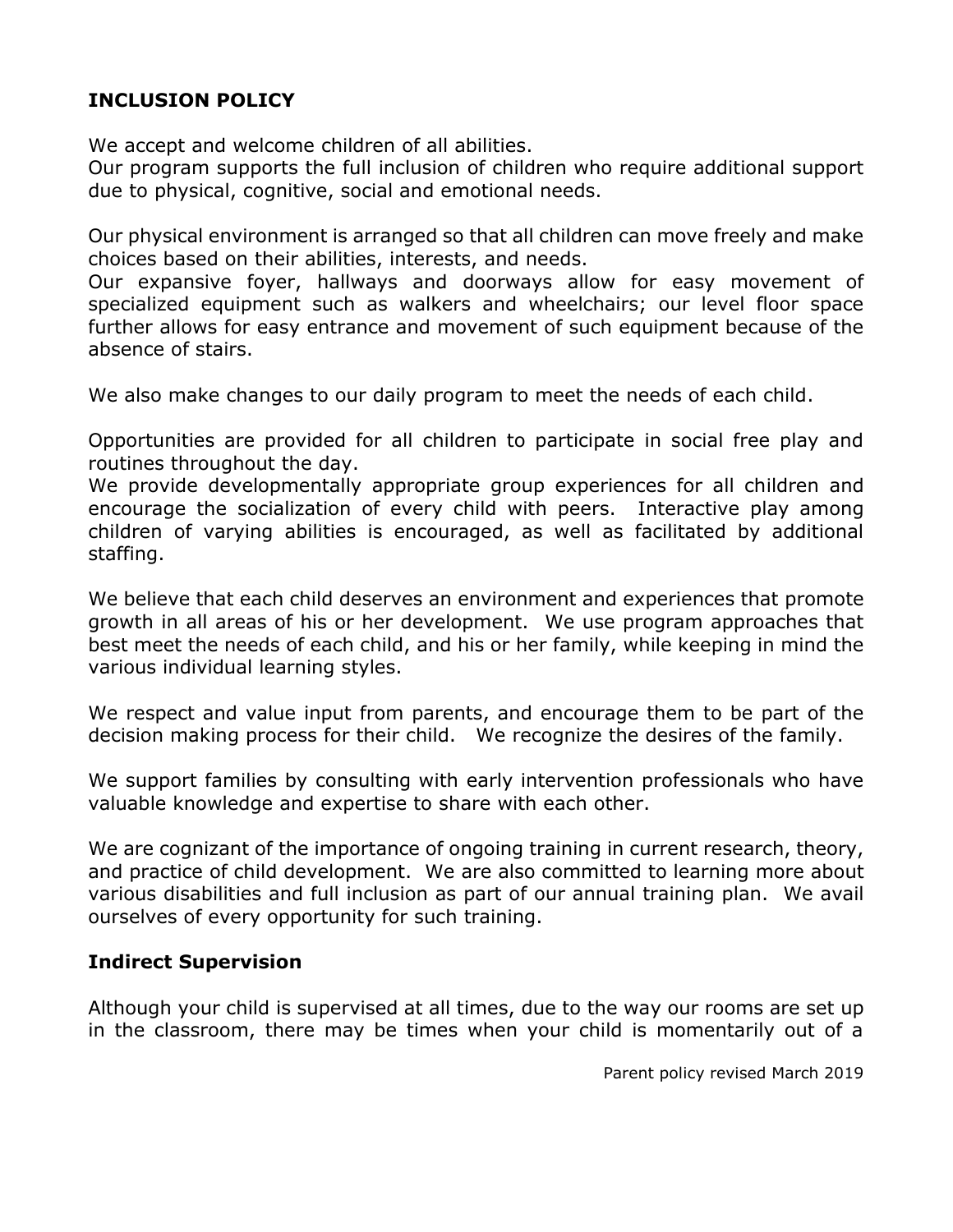teacher's view.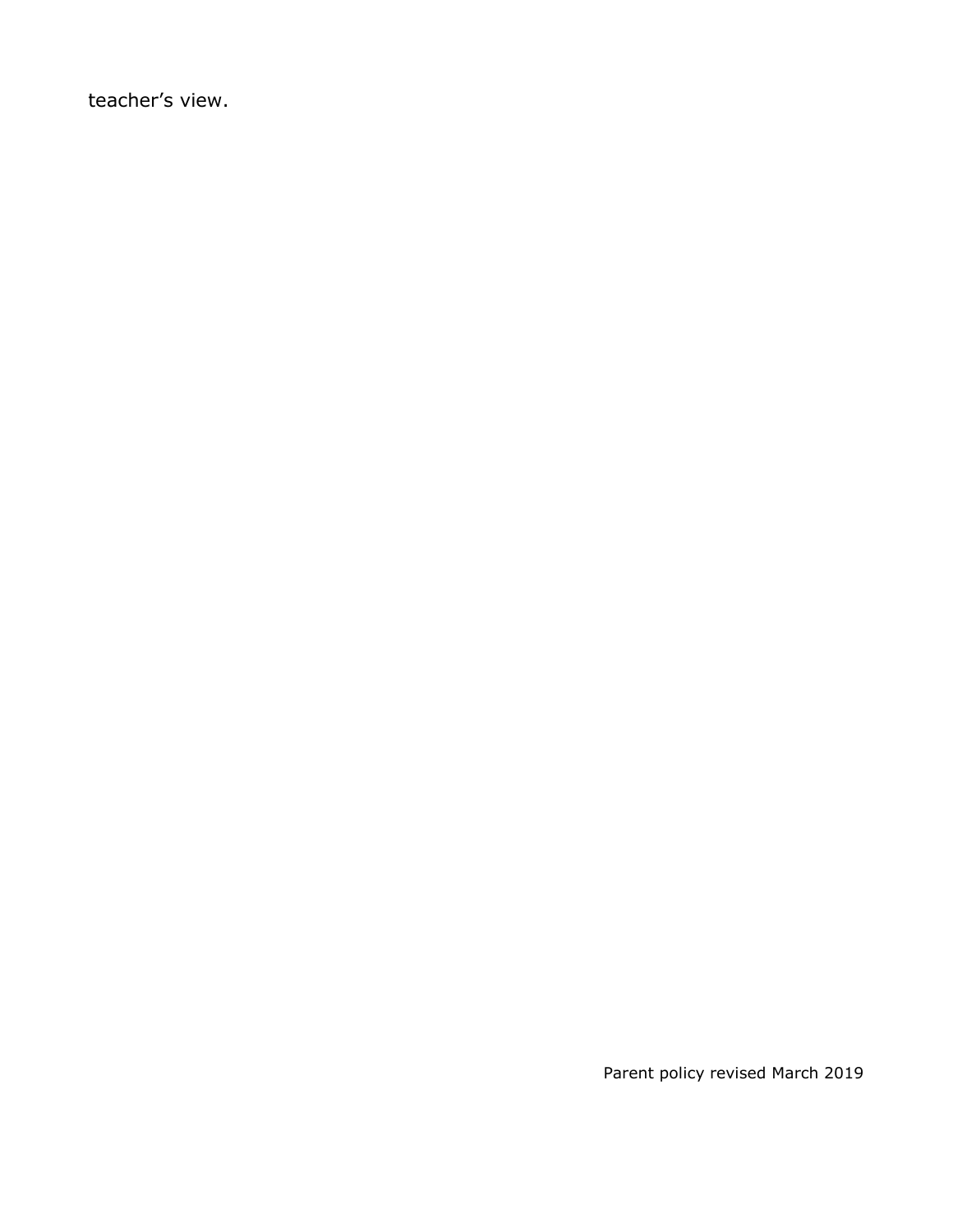# **FIRE DRILLS, ETC.**

We are required to have fire drills once a month. A bell will sound to simulate a fire alarm. The children are led to the nearest exit, and taken outside unless extreme weather conditions prevent us from doing so. Therefore, providing proper footwear daily is imperative.

Two other drills are required to be completed annually as well: a shelter-in-place practice drill (in case of tornadoes and severe thunderstorms), and an evacuation to our designated place of shelter off the property.

# **EVACUATION POLICY**

In the event of an emergency in which the building must be evacuated, the teachers will walk the children out the emergency exit door and onto the yard beyond.

The director or acting director is responsible to remove the daily attendance report and the First Aid box which contains the emergency child information records, and staff emergency information.

If the building cannot be re-entered, in winter the children will be kept warm in staff vehicles or children may be taken to the nearby place of shelter and parents will be notified to pick up their children. SCP will provide blankets to keep the children warm.

Children with additional needs will be evacuated by their teacher assistant.

(Permission to re-enter the building may be granted by the Fire Chief.)

There are wide pathways to all exits. All corridors and exits are accessible at all times.

# **STORM POLICY**

In the event of a snowstorm in our area, please listen to the radio station "AM1250" or "MIX 96.7", in the early morning, for information as to whether we will be open or closed.

A good rule to follow is: If the schools in the area are closed for a snowstorm, so will be the Preschool.

No refund will be given for cancellation due to storms.

This closure policy applies to snowstorms, but **not to cold weather and high wind chills.**

Sometimes the schools in the area close for cold weather and high wind chills because buses don't start, and it is too cold/dangerous for children to be standing and waiting for a bus at driveways. But, this does not apply to the Preschool because children are brought by parents to the classroom door.

## To avoid any confusion, **whenever the Preschool is closed there will be an early morning announcement on Radio AM1250 or Mix 96.7.**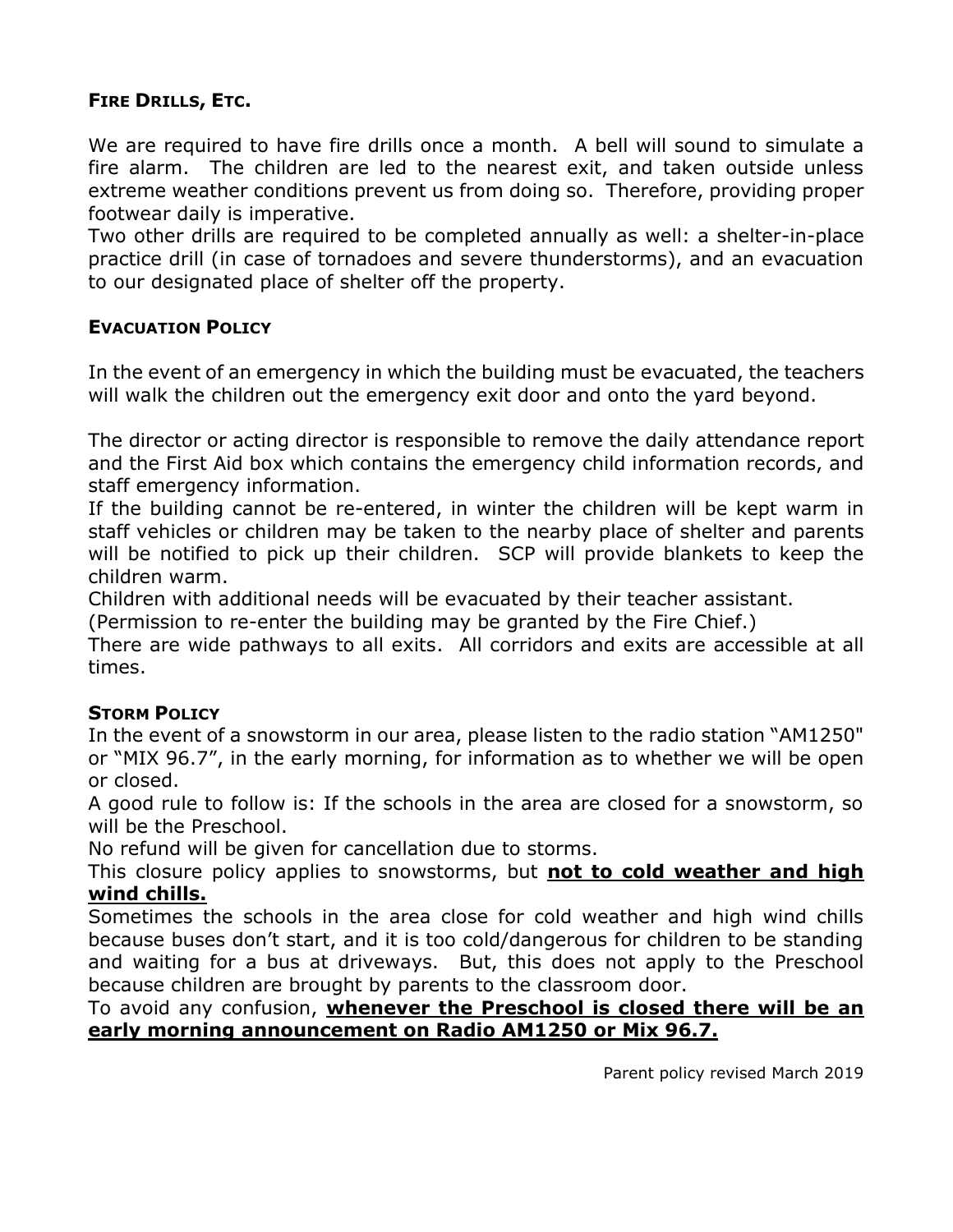# **REPORTING ABUSE**

All staff is required, by law, to immediately report any case of suspected child abuse relating to a child attending our Preschool, to Child and Family Services.

## **ILLNESS**

Children who have an infectious disease should not be sent to Preschool. No child should attend school for 24 hours following a fever, vomiting, or starting a prescribed medication (i.e. antibiotics). If a child becomes ill at school, he/she will be given a space to lie down away from the other children. A staff person will remain with the child to ensure safety and comfort, and parents will be contacted to pick up the child. No refund will be given for days lost due to illness.

In the event of a medical emergency, 911 will be called and parents will be notified.

No medication will be administered by the staff.

# **ANAPHYLAXIS POLICY**

As required by the Minister of Education, Training & Youth, Family Services & Housing, and Health, our facility has developed a child care policy for life threatening allergies. Anaphylaxis is a severe allergic reaction that can result in death due to airway obstruction or a severe drop in blood pressure. The policy was developed to ensure the safety of all children attending the facility. At the time of registration **(and annually)**, all families will be asked to complete a medical questionnaire for their child. Once completed, the questionnaire will be assessed to determine the need to implement the Anaphylaxis Policy.

# **BEHAVIOUR MANAGEMENT**

No child is physically punished or verbally or emotionally abused. All children are treated firmly and fairly. Praising positive behaviour is emphasized. However, if a child finds him/herself in a situation that needs some assistance, our staff gently offer guidance in problem-solving to help find a possible solution for everyone involved.

A child may be removed to a separate area to protect him/herself or others, should an occasion arise. One staff person will deal with the situation to facilitate a return to normal activities as needed. The other staff person will supervise the remainder of the children. If the problem cannot be resolved, the parents will be called and the matter discussed when convenient for all parties involved. If inappropriate behavior continues, it may be an indication that the child is not ready for Preschool, and attendance may not be in the child's best interest. The Director may request that the child withdraw from the program.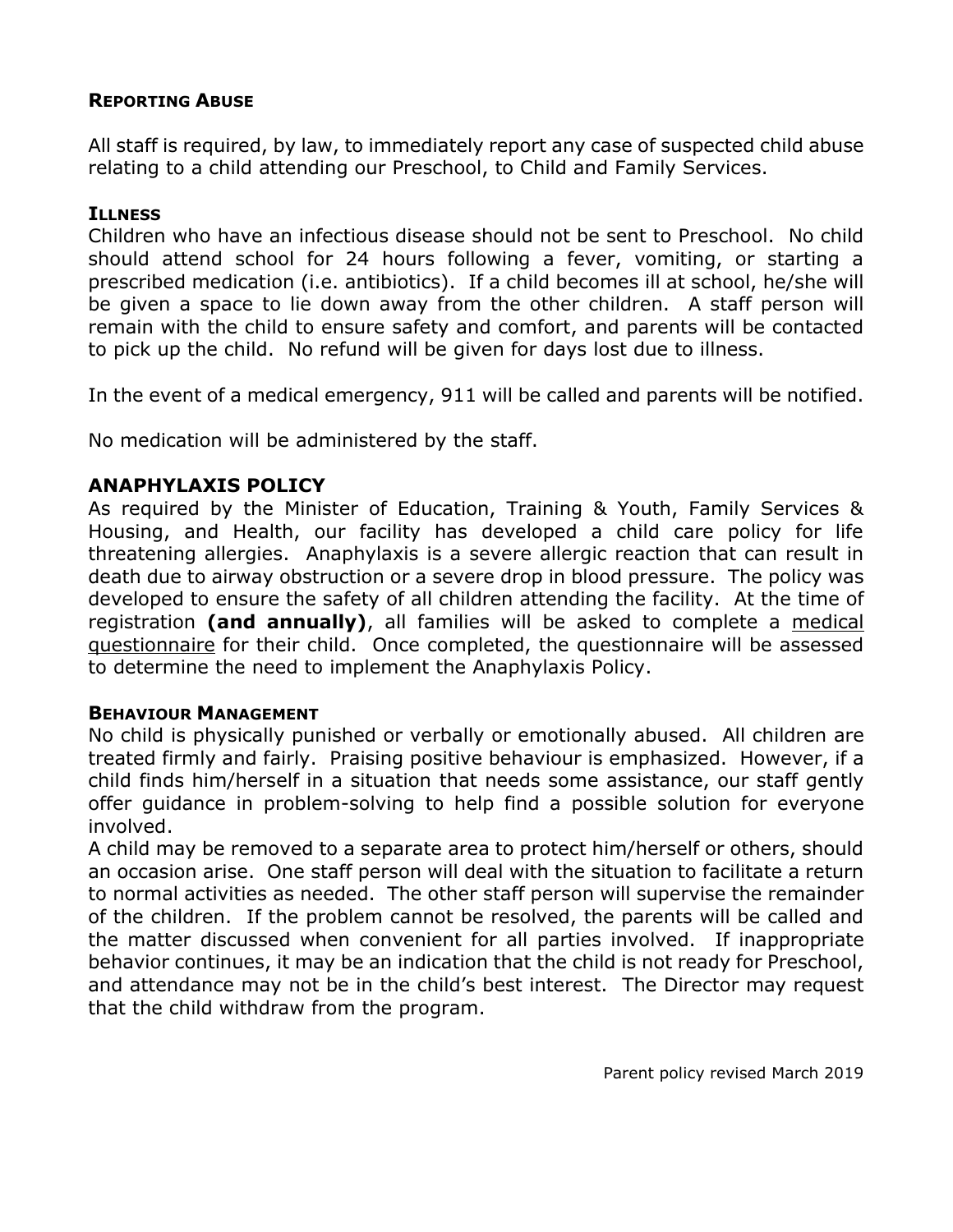## **PARENTAL INVOLVEMENT**

We welcome parents to come interact (read and play…) with their child and classmates. Any toileting and disciplinary issues must be handled by the classroom teacher. The volunteer program begins in October and runs through till the end of April. We do not call in volunteers during December and May. Parents may either sign up on the volunteer sheets posted at the end of each month, talk to their child's classroom teachers, or phone/email the office at 346-1949 or [scp@eefc.ca](mailto:scp@eefc.ca) to sign up.

Annually parents are given an opportunity to complete a questionnaire regarding their comments and suggestions for the program.

#### **PARENTAL CONCERN**

Please feel free to direct any concerns that you have to the director. Information regarding consulting services is available from the director. Parental written consent needs to be obtained before there is collaboration between staff and other professionals.

## **CLOTHING AND SUPPLIES**

Dress your child in appropriate clothing for play and weather. Washable clothes and runners are recommended. Remember to label boots and bags with your child's name.

Mats will be provided for children to sit on during Circle Times and Bible-Times.

No toys may be brought to school unless a special day has been arranged.

#### **SNACKS**

You are encouraged to send a nutritional snack that your child likes. A small snack and drink is all that is needed. (Examples: a few crackers or fresh fruit pieces or a small muffin, and a drink)

Please note that our Preschool is **not allowing any nut products** (or any foods that contain nut ingredients) due to life-threatening allergies.

**Please label all home-made snacks** to ensure the safety of each child at our center. (ex. "no nuts")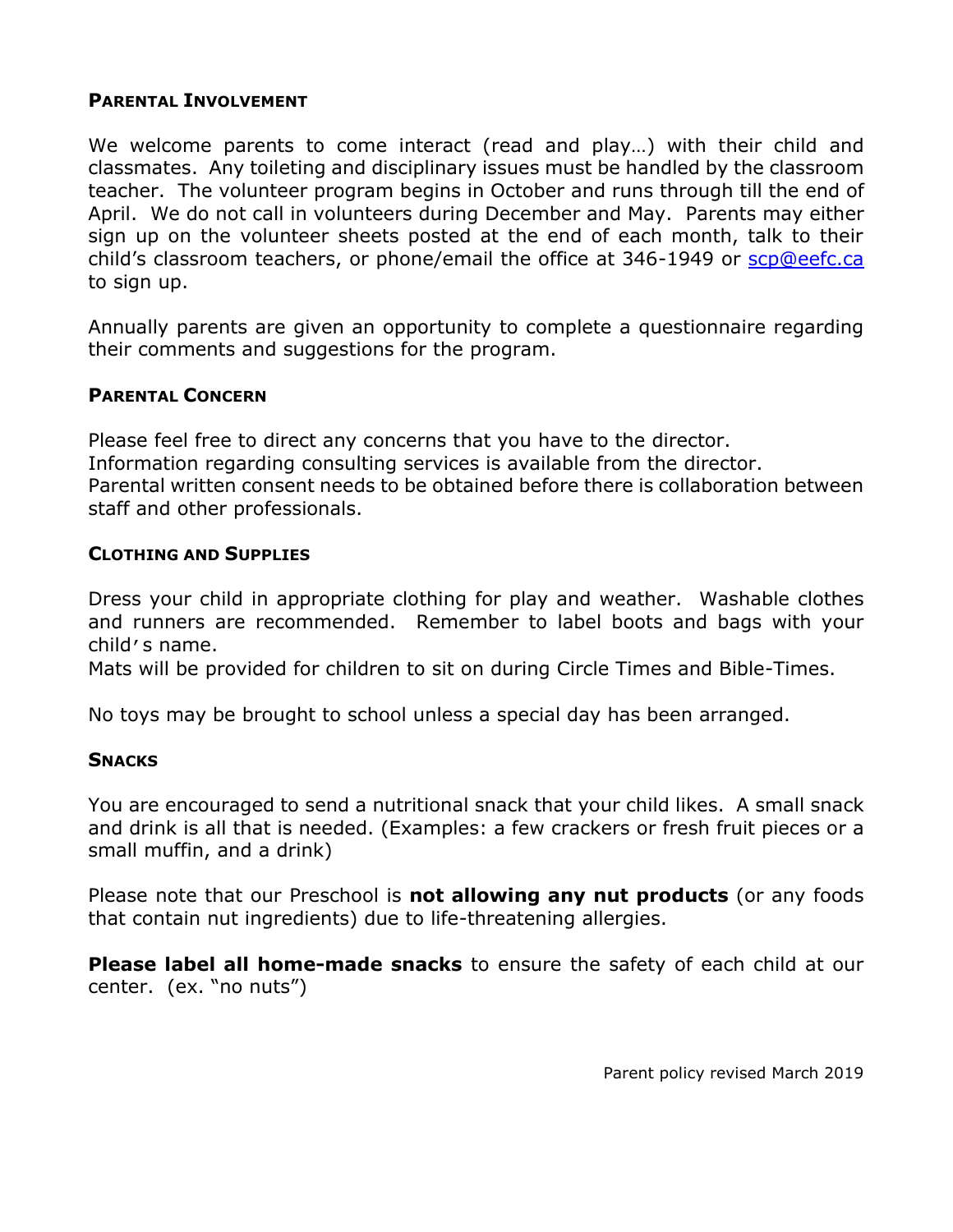# **FIELD TRIPS**

The Preschool does not provide any field trips.

We may on occasion go outside for a nature walk or simply to read a story on the grass.

### **TRANSPORTATION**

No transportation will be provided. The parents are responsible for transporting their child to and from school. The parent must sign in and sign out their child upon arrival and dismissal each preschool day. The child must be brought to the classroom door at which point the child becomes the responsibility of the preschool. At dismissal, the child is released from preschool responsibility when the parent or designated pickup person picks up the child from the classroom door.

## **COMMUNICATION**

We will be keeping in touch by sending out a monthly newsletter and calendar. The newsletter will provide our monthly themes, materials needed, dates to remember and other information as necessary and will be distributed via email and/or paper form.

Parents are encouraged to sign-up for the Steinbachlive app and select Steinbach Christian Preschool to receive important notifications such as reminders and school closures during the year.

# **Evaluation**

We document your child's progress and experiences in their own personal journal. The journal will include photos of your child, as well as entries created by your child. These journals are sent home several times during the year for families to enjoy, each time returned for further entries. At the end of May, these keepsakes are yours.

Reports will be sent home with the 4 year olds two times a year.

# **Non-attendance without notification**

If a child has not attended Preschool for a period of 3 weeks or longer without written notification or contact via phone, Steinbach Christian Preschool will send written notification as well as a phone call stating that they have one week to notify SCP with their intentions before their preschool space is terminated.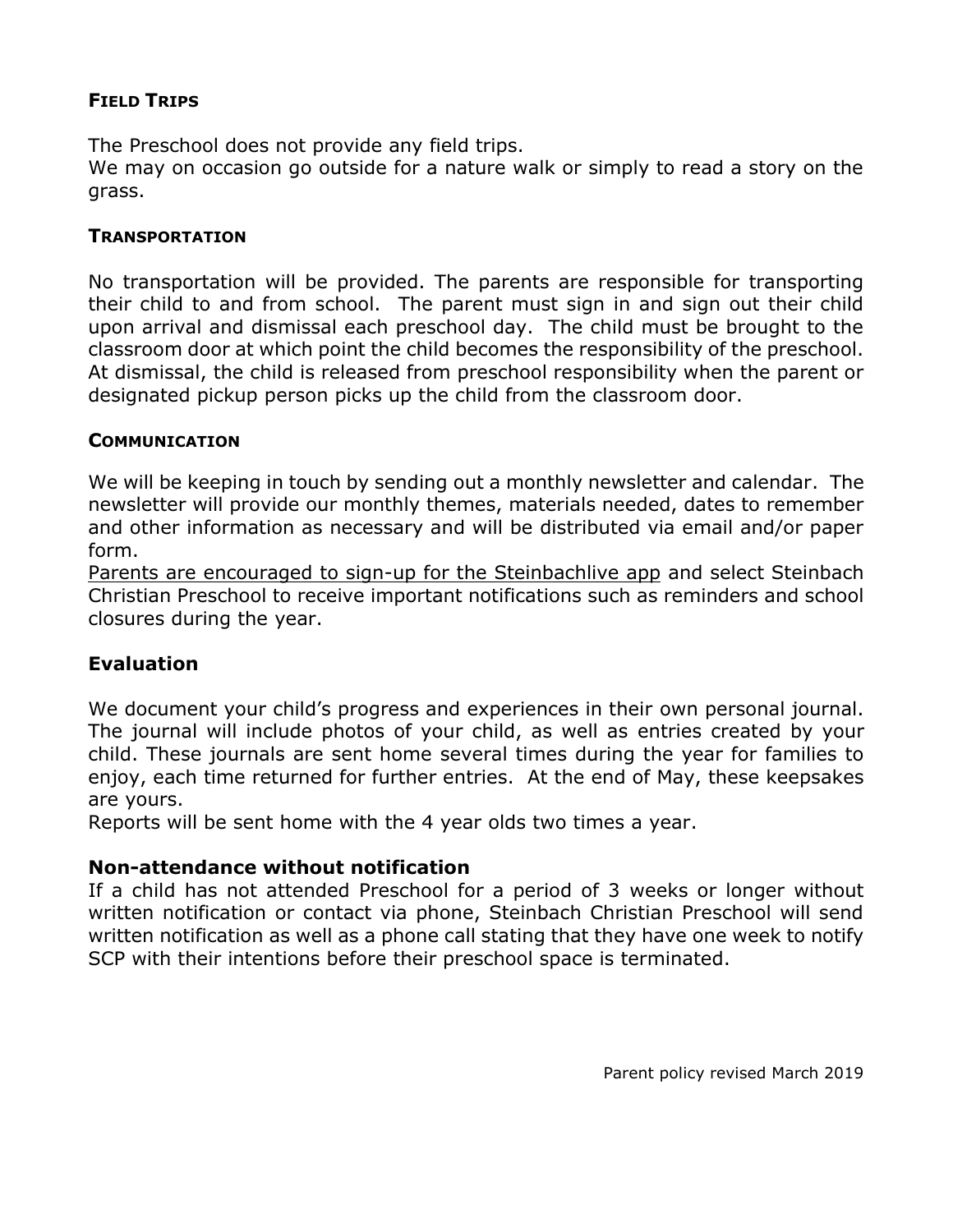# **Late pickups**

It is greatly appreciated that your child be picked up in a timely manner at the end of each preschool day. If there are occurrences where a child is picked up more than 5 minutes late two or more times, a late fee of \$5 will be charged for every 15 minutes past the dismissal time.

Some exceptions may apply, however arrangements need to be made with the preschool director ahead of time.

# **FEES**

A \$30 fee is required upon registration. (this cheque will be deposited Sept.  $1^{st}$ .)

Payment for all programs is \$70 per month. Fees are calculated at a daily rate.  $$70 X 9$  months +  $$30$  (at registration) = \$660.00 \$660.00 divided by 65 preschool days=\$10.15 per day.

There are 2 payment method options:

- 1. Post-dated cheques for the first of each month (required on the first day of preschool)
- 2. One VOID cheque for automated monthly payments.

If a child enrolls mid-month, payment will be calculated for the days attended. No fee adjustments will be made for child absences or holidays.

When there is a holiday that falls on a Monday, our preschool will also be closed on the Tuesday following the holiday, to ensure that all of our families have the same number of school days in the year.

In the event that payment is not received, parents will be reminded only once. If a payment is to be late, the matter must be discussed with the Director. Problems or refusals of payment will be taken to the Preschool Board.

Notification of withdrawal from the program is required in writing one month in advance. No refund will be made for a part of a month attended.

In the event that the Preschool had to be cancelled due to a conflict with a major Church activity, a make-up day will be rescheduled later in the school year. If this day cannot be rescheduled money will be refunded for that particular day.

There is a \$10 fee for NSF cheques.